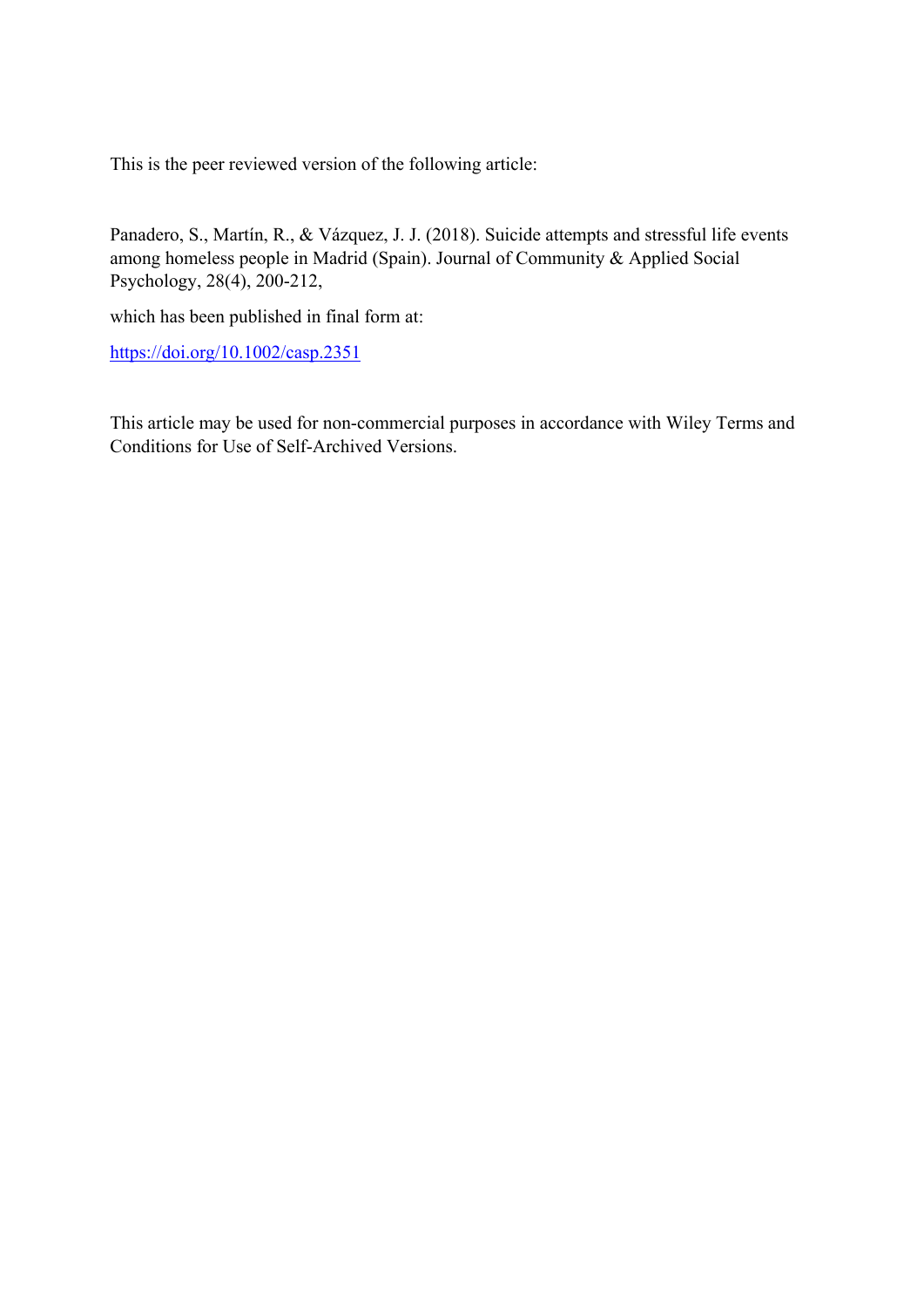### **Accepted version of the article:**

## **Panadero, S., Martín, R., & Vázquez, J. J. (2018). Suicide attempts and stressful life events among homeless people in Madrid (Spain).** *Journal of Community & Applied Social Psychology, 28***(4), 200-212. DOI: doi.org/10.1002/casp.2351**

# **Copyright: © Wiley Periodicals, Inc.**

# **SUICIDE ATTEMPTS AND STRESSFUL LIFE EVENTS AMONG HOMELESS PEOPLE IN MADRID (SPAIN)**

Sonia Panadero<sup>1</sup>, Rosa Martín<sup>2</sup> and José Juan Vázquez<sup>2</sup>

- 1. Clinical Psychology Department, School of Psychology, Complutense University of Madrid, 28223, Madrid, Spain.
- 2. Social Psychology Department. Alcala University, 28801, Alcala de Henares. Madrid, Spain.

**Corresponding author**: José Juan Vázquez, Ph.D., Área de Psicología Social, Universidad de Alcalá, Aulario María de Guzmán, C/San Cirilo, s/n. 28801 Alcalá de Henares, Madrid, Spain. Email: jj.vazquez@uah.es

**Funding statement**: This research was supported by the "Agencia Estatal de Investigación" of the "Ministerio de Economía, Industria y Competitividad" of Spain under Grant "FEM2016- 75317-R".

**Conflicts of interest**: None of the authors have any conflict of interest.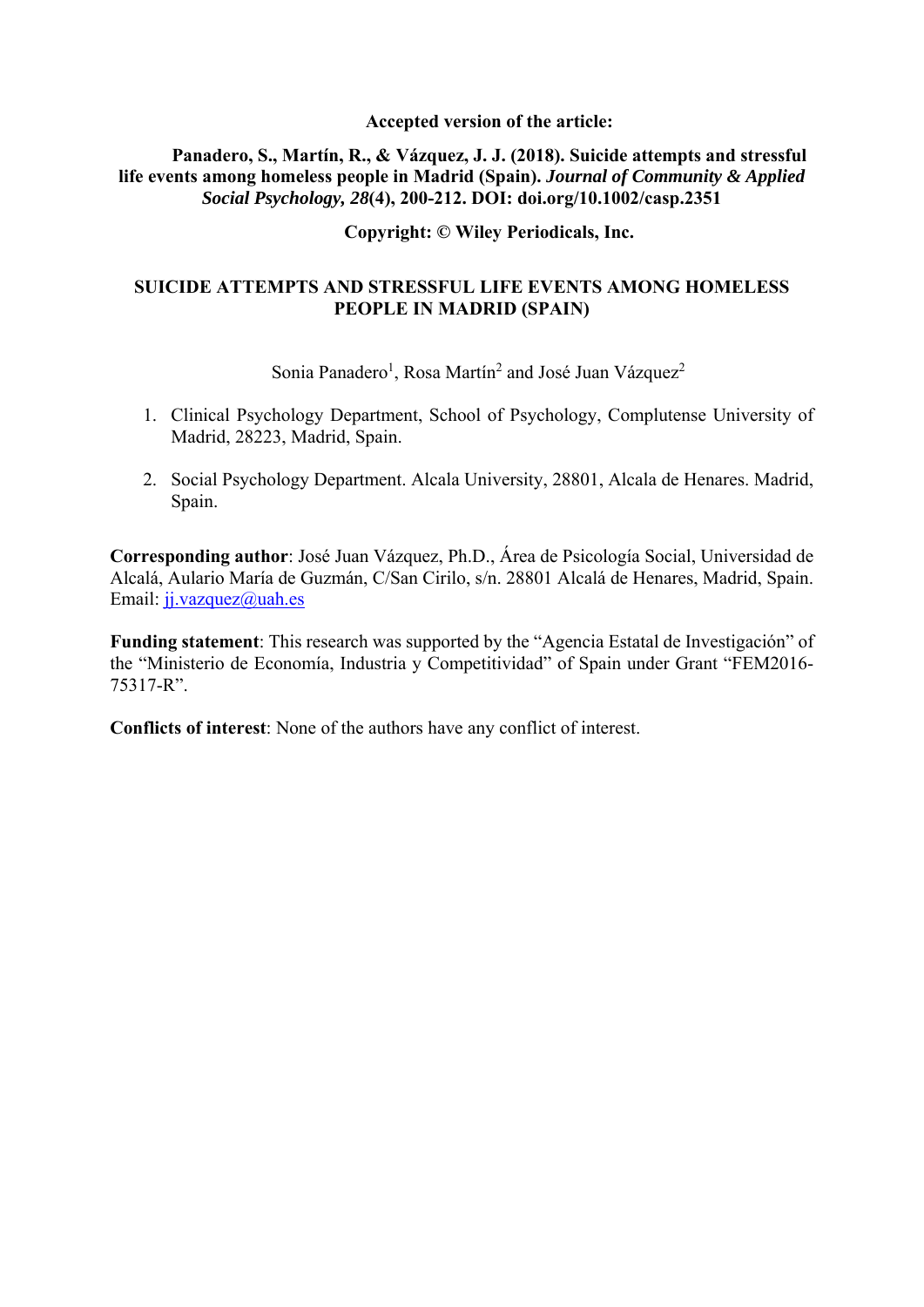#### **Abstract**

The article describes a study carried out with a representative sample of homeless people in Madrid (Spain;  $N = 188$ ). This study aims to corroborate the relationship identified in the literature between stressful life events and suicidal behaviour in a group in a situation of social exclusion, to assess the differences in the number and characteristics of stressful life events experienced by homeless people who are attempters and non-attempters, and to identify which combination of stressful life events enables discrimination for suicide attempts among homeless people. The results show that 30% of homeless people in Madrid had attempted suicide, and 57.9% of them had done so for the first time when they were homeless. The interviewees are shown to have experienced a large amount of stressful life events, with substantially more stressors experienced by the homeless people who tried to commit suicide, during both their childhood and adolescence and throughout their life. Finally, we found that the combination of 7 stressful life events provided the best possible discrimination between homeless attempters and non‐attempters

**Keywords**: homeless people, stresful life events, suicidal attempts.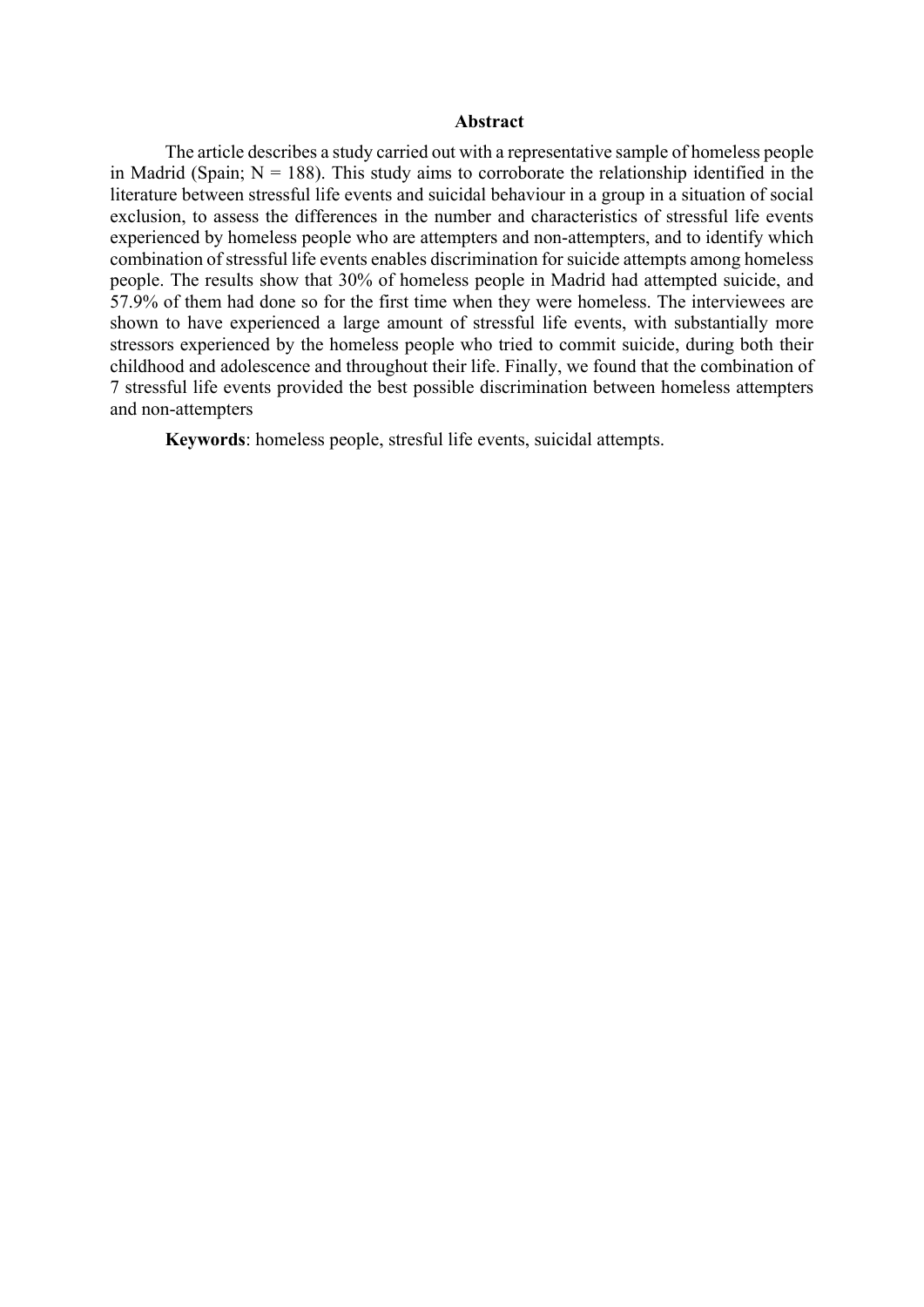#### **Introduction**

Mortality among homeless people in developed countries is much higher than among the general population (Barrow, Herman, Cordova, & Struening, 1999; Hwang, 2000; Nusselder et al., 2013). Among the causes of this high mortality, deaths due to suicide have rarely been considered, although the data available on suicide attempts suggest that the actual suicide rate among this group may be remarkably high (Barak, Cohen, & Aizenberg, 2004; Barrow et al., 1999; Hwang, 2000). Various studies that have examined suicide attempts among homeless adults in developed countries have found very high percentages of homeless people who have attempted suicide, albeit with important variations: e.g. 48% in Montreal, Canada (Lamontagne, Garceau-Durand, Elie & Blais, 1988); 34.1% in Toronto, Canada (Eynan et al., 2002); 22% in Los Angeles (USA) (Gelberg, Linn & Leake, 1988); and 22% among hostel users in St. Louis (Smith, North, & Spitznagel, 1993). In a large sample of 2,974 homeless people in the USA, Dietz (2011) noted that 6% reported that they had attempted suicide in the previous year.

The scientific literature establishes the existence of an important relationship between the risk of suicide and suffering from multiple stressful life events (SLE). These experiences play a key role in the individual's life and frequently lead to significant changes for the person involved (Vázquez, Panadero & Martín, 2015). The Stress–Diathesis Model of Suicidal Behaviour (Van Heeringen, 2012; Van Heeringen & Mann, 2014) posits that suicide is the result of an interaction between state-dependent (environmental) stressors and a trait-like diathesis or susceptibility to suicidal behaviour. Within the framework of this model, the experiencing of many and severe SLE during childhood and throughout life can have a very negative effect on people with a trait-like diathesis -a predisposition or persistent vulnerability which can be described in psychological or biological terms- or susceptibility to suicidal behaviour. Lopez-Castroman, Olié & Courtet (2014) point out that environmental insults during pregnancy, childhood, or adolescence induce neurodevelopmental changes that increase the vulnerability for suicidal behaviour in later life.

Various studies have shown that both suicides and suicide attempts are to a large extent precipitated by different SLE (Cheng, Chen, Chen, & Jenkins, 2000; Heikkinen et al., 1997; Paykel, Prusoff & Myers, 1975; Vázquez, Panadero, & Rincón, 2007; 2010). Osvath et al. (2004) for the general population, Beautrais et al. (1997) and Cooper et al. (2002) for young people, and Guillén, Panadero, Rivas, and Vázquez (2015) for populations in situations of social exclusion or difficulty found that interviewees who had attempted suicide had in overall terms suffered from significantly more SLE than the non-attempters. Suffering from many SLE, especially if these take place during the first years of life and if they are related to the family environment, seems to be an important vulnerability factor for suicide attempts in the future (Vázquez et al., 2015; Vázquez et al., 2007; 2010).

Suffering from SLE is particularly prevalent among the groups in situations of poverty and social exclusion, both during childhood and adolescence and throughout their lives (Guillén et al., 2015; Leonori et al., 2000; Vázquez et al. 2015; Vázquez et al., 2007, 2010). Various studies show that a history of physical and/or sexual abuse during childhood (Beautrais, Joyce, & Mulder, 1996; Brown, Cohen, Johnson, & Smailes, 1999; Pompili et al., 2011; Vázquez et al., 2010), and impaired or neglectful parenting (Beautrais et al., 1996; Brent et al., 1993; Johnson et al., 2002) are particularly powerful SLE when they are experienced in the first years of life, and are associated with a major risk of suicidal behaviour in adult life.

Among homeless people, suffering from physical or sexual violence during childhood has been linked to subsequent drug use and suicidal behaviour (Dietz, 2010). The most important of the main issues studied in relation to suicidal behaviour among the homeless are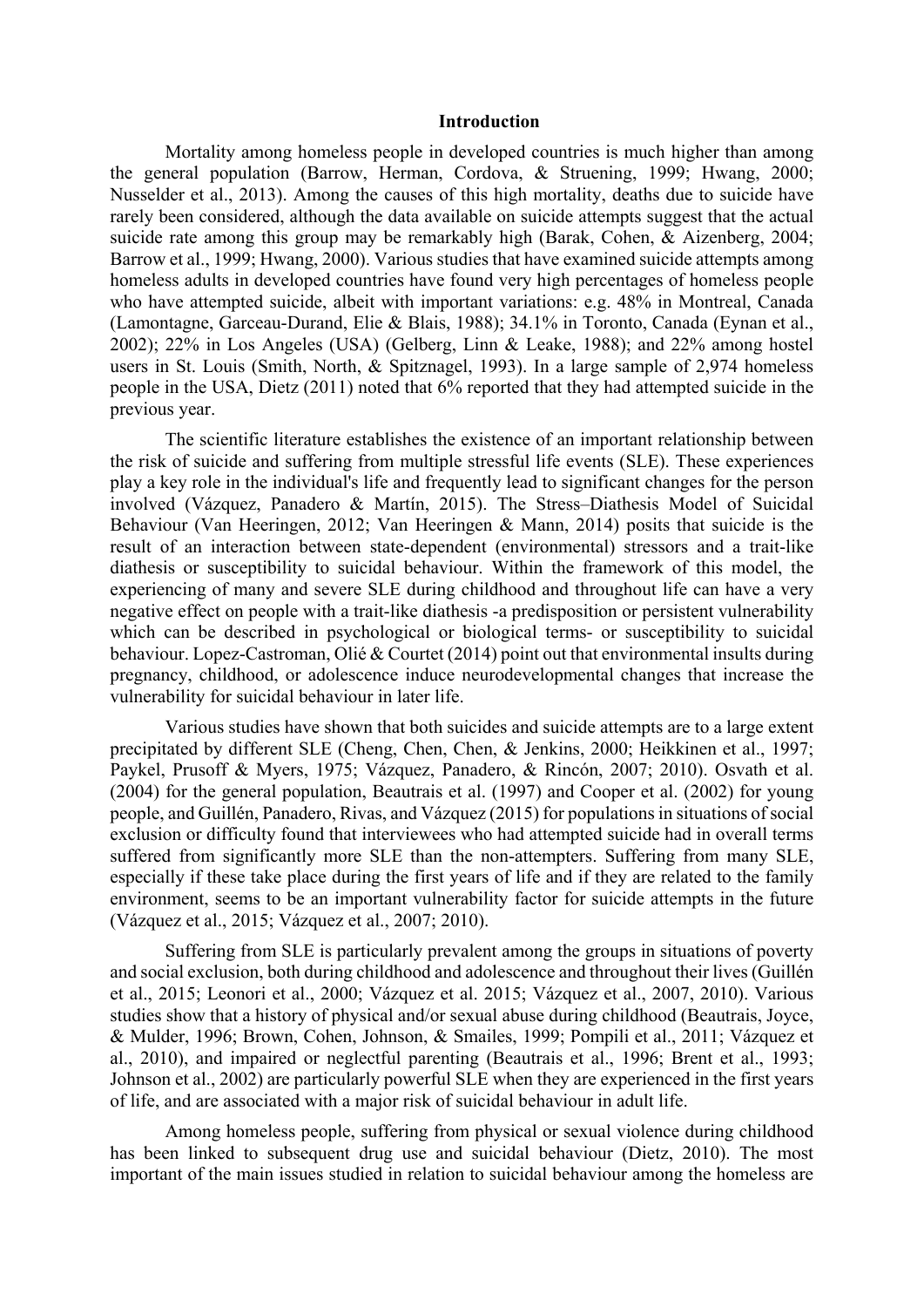psychoactive substance abuse (Rodell, Benda, & Rodell, 2003), mental health problems (Benda, 2005) and psychiatric comorbidity with substance abuse As Serafini et al. (2012) point out, the association between psychoactive substance use, mental illness and suicidal behaviour has frequently been reported, although the exact nature of this link is underinvestigated. In a study specifically on suicidal ideation and behaviour, Eynan et al. (2002) reported that 72% of homeless people with psychotic disorders had attempted suicide, while for mood disorders this percentage was 42.5%, it was 40% among drug users and 33% among those with post-traumatic stress disorder. Among homeless people with no psychiatric disorder, the percentage of those who had made suicide attempts was 11% (Eynan et al. 2002). Meanwhile, Gelberg, Linn & Leake (1988) reported that homeless adults in Los Angeles with a history of using mental health services had attempted to commit suicide about 6 times more often than those who had not used those services (34% vs. 6%). Among homeless substance abusers, a history of sexual abuse, including a history of sexual abuse in childhood (Afifi, Boman, Fleisher, & Sareen, 2009; Benda, 2005) or physical abuse or current physical or sexual abuse (Benda, 2005) was associated with reports of suicidal thoughts (Rodell et al., 2003).

This paper aims to determine the relationship between suicide attempts and the number and characteristics of the SLE experienced by homeless people in Madrid, both specifically during childhood and adolescence and throughout their lives. This study also aims to identify the combination of SLE that predicts suicide attempts in that group to the greatest extent.

#### **Method**

#### *Sample*

The study was carried out with a representative sample of homeless people in the city of Madrid, consisting of 188 people over 18 years old, who had spent the night before the interview in a shelter for the homeless, on the street or other places not initially designed for sleeping (abandoned buildings, basements, subway stations, etc.).

The sample size was determined beforehand, based on the available data for the total number of homeless people in Madrid (Vázquez, Panadero, & Zúñiga, 2017). To delimit the number of homeless people in Madrid (2,130 people), we used data provided by the City Council of Madrid regarding accommodation places for homeless people taken up in the winter of 2011-12 was used (761 permanent places in the municipal network of the Madrid City Council, 357 places in the so-called "cold campaign", and 412 places in the social initiative network: total 1,530 places) and data on homeless people sleeping on the streets obtained from a night count carried out in the city (600 people). A strategy for random sampling in the street and in all housing resources for homeless people in the city of Madrid was designed. From the lists of users provided by each of the assistance services, specific number of participants were selected in each facility proportionately and randomly, according to their capacity. The sample selection in the street was carried out randomly and proportionally, based on a list of homeless people sleeping on the streets provided by the street outreach teams of the Madrid City Council. The main characteristics of the sample are shown in Table 1.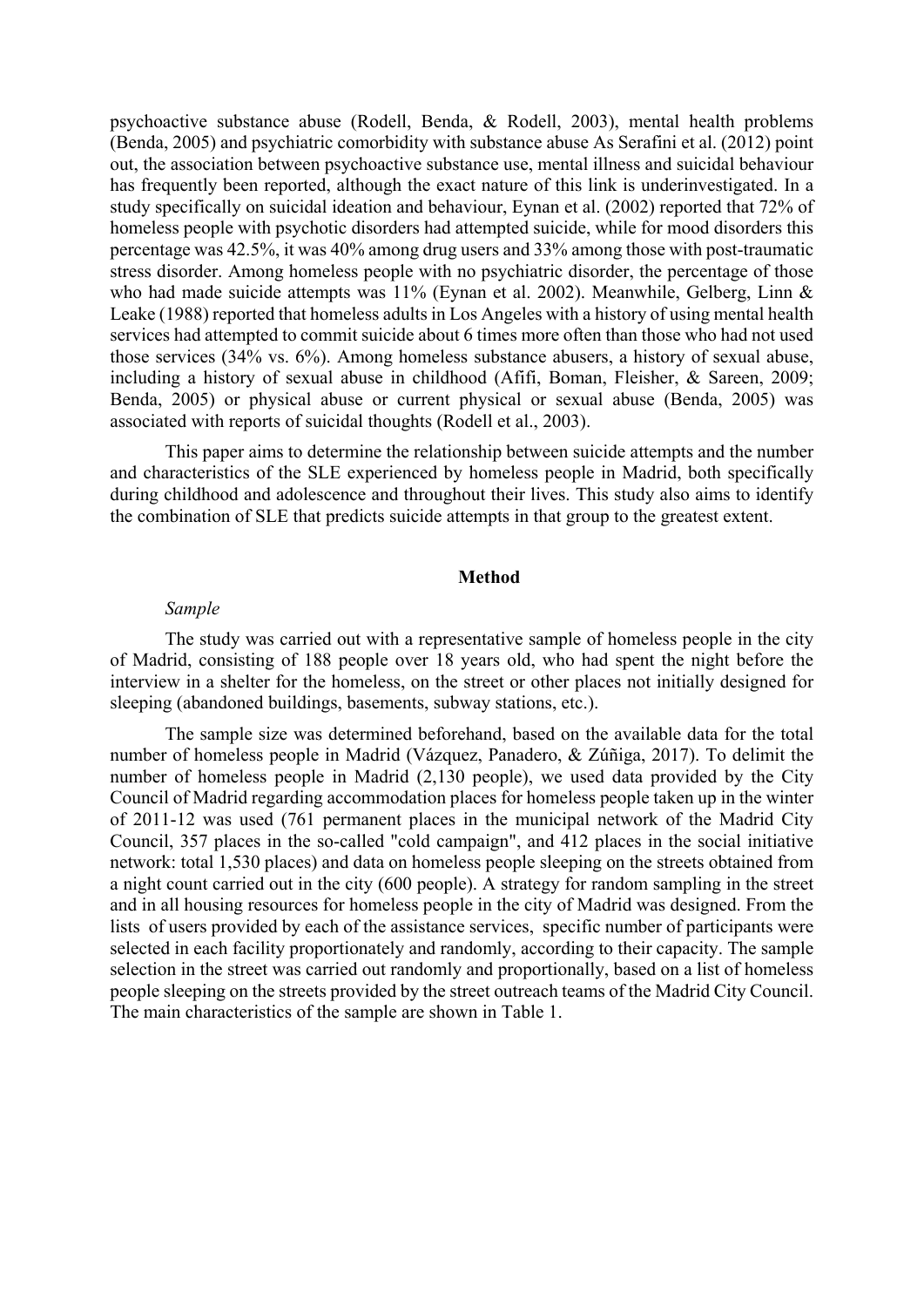| <b>Characteristics</b>                          | $\mathbf n$ | Percentage/mean      |
|-------------------------------------------------|-------------|----------------------|
| <b>Sex</b>                                      |             |                      |
| Male                                            | 158         | 84.0%                |
| Female                                          | 30          | 16.0%                |
| Age (Mean (SD))                                 | 188         | 47.57 yr.<br>(12.17) |
| <b>Marital status</b>                           |             |                      |
| Single                                          | 100         | 53.2%                |
| Married                                         | 7           | 3.7%                 |
| Legally separated or divorced                   | 58          | 30.9%                |
| Separated de facto without legal procedures     | 19          | 10.1%                |
| Widow/er                                        | 3           | 1.6%                 |
| Other                                           | 1           | 0.5%                 |
| <b>Nationality</b>                              |             |                      |
| Foreigners                                      | 53          | 28.2%                |
| Spanish                                         | 133         | 70.7%                |
| <b>Completed education</b>                      |             |                      |
| None (illiterate)                               | 5           | 2.7%                 |
| None (literate)                                 | 6           | 3.2%                 |
| Special education                               | 1           | 0.5%                 |
| Incomplete primary                              | 11          | 5.9%                 |
| Primary                                         | 45          | 23.9%                |
| Secondary/first cycle (until 14 years old)      | 64          | 34.0%                |
| Secondary/second cycle (until 18 years old)     | 32          | 17.0%                |
| University (intermediate degree and above)      | 22          | 11.7%                |
| Slept in one of the following places last month |             |                      |
| In the street                                   | 49          | 26.1%                |
| In an unsuitable place                          | 13          | 6.9%                 |
| In a shelter                                    | 132         | 70.2%                |
| Time homeless (Mean (SD))                       | 182         | 7.0 yr. $(8.45)$     |

*Table 1*. Main sociodemographic and educational characteristics and time spent homeless of homeless people in Madrid.

As shown in Table 1, the vast majority of homeless people in Madrid were male, of Spanish origin, and their mean age was 48 years old. While more than half of the interviewees were single, 46.3% had been married at some point in their life, although very few were still married when the interview took place. 9.6% had not completed primary education, while 12% had completed some form of university education. The people interviewed had been homeless for a mean period of seven years (SD=8.45), and the vast majority reported having slept in a shelter during the month prior to the interview.

#### *Procedure*

After the objectives of the research and the treatment that the data would receive were explained to the participants, they were asked for their informed consent, and assured that their anonymity would be respected at all times.

In view of the results obtained in previous studies (Muñoz, Vázquez, & Vázquez, 2004), we assumed that a relatively high number of respondents would have a low or very low level of education, and that the number of homeless people in Madrid of foreign origin - with potential difficulties with understanding the language - would be relatively high. As a result, a structured interview was used to gather information, which enabled us to circumvent the possible problems arising from the interviewees' difficulties with reading and/or understanding. The interviews lasted between 45 and 80 minutes.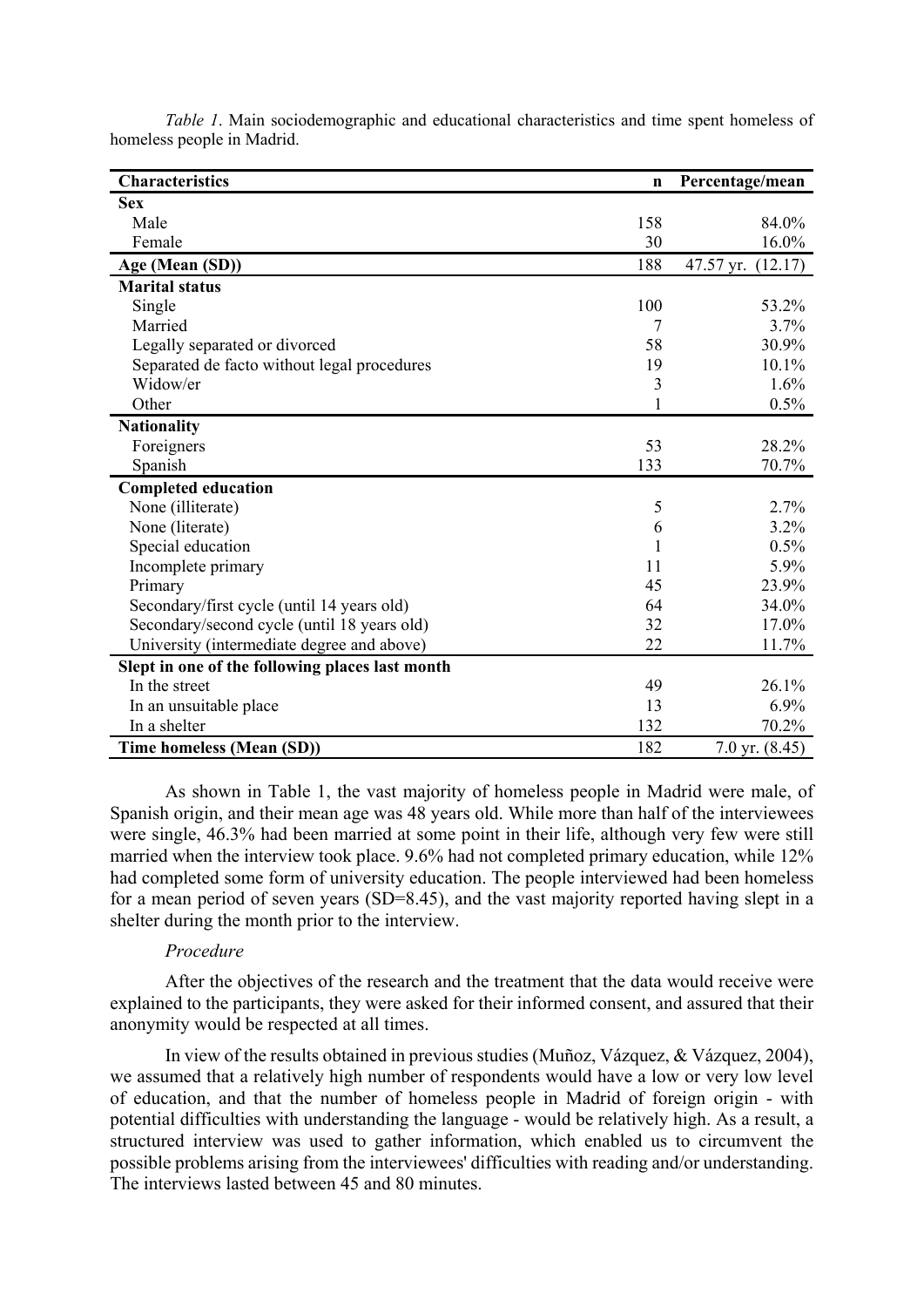#### *Measures*

The structured interview included the question: "have you attempted suicide at some point in your life?" with possible response options of "yes" or "no". We defined a suicide attempt as an "incident accompanied by self-reported intent to die" (Goldman-Mellor et al., 2014; Guillén et al., 2015).

When gathering information on the stressful life events (SLE) suffered, the L-SVE was used to do so [Listado de Sucesos Vitales Estresantes para Colectivos en Exclusión Social /List of Stressful Life Events for People in Social Exclusion], created upon the review of previous measuring instruments (Brugha y Cragg, 1990) and work conducted with people in a situation of social difficulty or exclusion (Guillén, et al., 2015; Muñoz, Vázquez, Bermejo & Vázquez, 1999; Vázquez, et al., 2015; Vázquez, et al., 2007, 2010). The L-SVE consists of 43 possible SLE: 21 SLE that could have occurred before age 18 (see Table 2) and 22 SLE that could have occurred throughout the interviewee's life (see Table 3). The participants had to respond if they had suffered each of the SLE or not (dichotomising answer).

#### *Data analysis*

The database was developed and processed using the SPSS statistical analysis and data management system (version 19.0 for Windows). When making comparisons between the two groups, the *χ2* statistic (Chi square) was used for nominal variables, and the non parametric Mann-Whitney U test was used for continuous variables, as the assumptions for the Student-*t* test for independent samples were not reached. For stressful life events, the risk of each event was computed between attempters and non-attempters. In univariate analyses, we computed the odds ratios with 95% confidence intervals by standard methods (Rudas, 1998).

A discriminant analysis (stepwise inclusion method) was subsequently carried out to identify the variables that discriminated between homeless people who had attempted suicide and those who had not.

#### **Results**

Among the homeless people interviewed in Madrid, 30.3% (57) answered affirmatively to the question 'Have you attempted suicide at some point in your life?' 56.1% of these had attempted suicide on more than one occasion. Among the homeless people who had attempted suicide (the attempters), the first suicide attempt took place at a mean age of 35.1 years old (*SD*  $= 12.01$ ). In 57.9% (33) of the cases, the first attempt occurred when the person was already homeless. No statistically significant differences were observed between the group of attempters and the group of non-attempters based on sociodemographic characteristics such as gender ( $\chi$ 2(1) = 0.001; *p* = .971), age (*t* (180) = 1.001; *p* = .318) or nationality ( $\chi$ 2(1) = 0.706;  $p = .401$ ). Also, no statistically significant differences were observed between those who had attempted suicide just once in their life and those who had attempted suicide on more than one occasion based on gender ( $\chi$ 2(1) = 0.017; *p* = .897), age (*t* (46) = 0.556; *p* = .581) or nationality  $(\gamma 2 (1) = 0.696; p = .404).$ 

The differences between attempters and non-attempters in terms of suffering from SLE are shown in Tables 2, 3 and 4.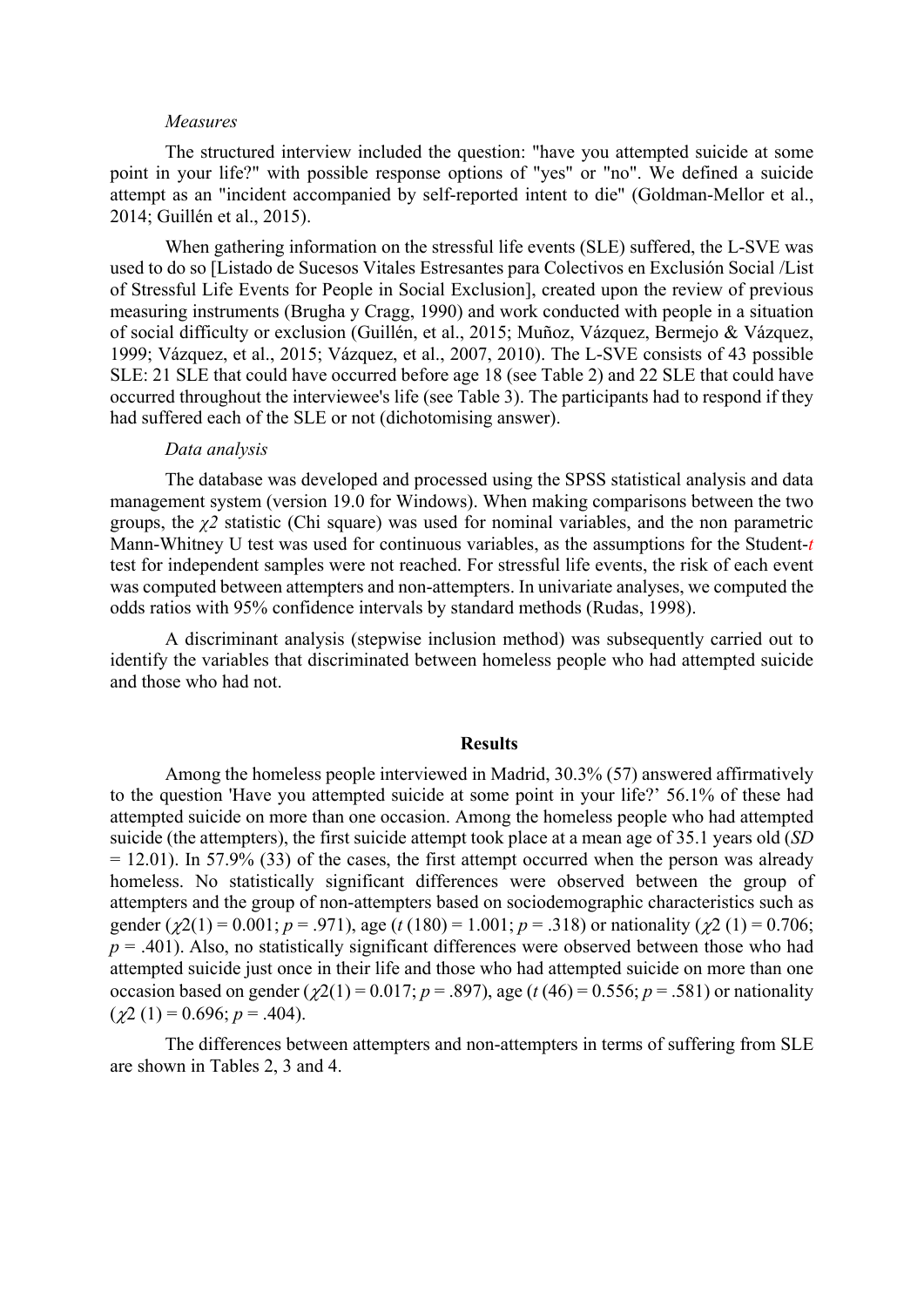| <b>Stressful life events (SLE)</b>                                     | <b>Attempters</b><br>$(n = 57)$ | <b>Non</b><br>attempters<br>$(n = 125)$ | $\chi^2$  | Odds<br>ratio | 95% CI             |
|------------------------------------------------------------------------|---------------------------------|-----------------------------------------|-----------|---------------|--------------------|
| Before 18 years old                                                    |                                 |                                         |           |               |                    |
| Major financial problems.                                              | $21.0\%$ (20)                   | $35.1\% (26)$                           | 4.107*    | 2.037         | 1.017-<br>4.082    |
| Prolonged unemployment<br>of a<br>member of their family.              | $24.6\%$ (14)                   | $14.5\%$ (18)                           | 2.707     |               |                    |
| physically<br>had<br>A<br>parent<br>a<br>incapacitating health problem | $12.5\%(7)$                     | $20.8\%$ (26)                           | 1.787     |               |                    |
| A parent had a serious mental health<br>problem                        | $10.7\%$ (6)                    | $3.2\%(4)$                              | 4.184*    | 3.630         | .982-<br>13.418    |
| A parent had problems with alcohol<br>or drugs                         | 28.1% (29)                      | $23.4\%$ (16)                           | 0.458     |               |                    |
| A parent left the family home                                          | 29.8%(17)                       | $14.5\%$ (18)                           | 5.867*    | 2.503         | $1.175-$<br>5.331  |
| Serious<br>fights<br>and<br>arguments<br>between the parents           | $36.8\%(21)$                    | $20.8\%(26)$                            | 5.260*    | 2.221         | $1.114-$<br>4.429  |
| Problems of family violence                                            | $40.4\%(23)$                    | $15.2\%$ (19)                           | 13.950*** | 3.774         | 1.837-<br>7.754    |
| One of their parents was in prison                                     | $12.3\%(7)$                     | $4.8\%$ (6)                             | 3.244     |               |                    |
| Serious conflicts between them and<br>someone in your family           | 33.3%(19)                       | $16.1\% (20)$                           | 6.837**   | 2.600         | $1.253 -$<br>5.393 |
| Frequent changes of residence                                          | $10.5\%$ $(6)$                  | $18.4\%(23)$                            | 1.812     |               |                    |
| Suffered abuse                                                         | $26.8\%(15)$                    | $15.2\%(19)$                            | 3.403     |               |                    |
| Suffered sexual violence                                               | $10.7\%$ $(6)$                  | $2.4\%(3)$                              | 5.658*    | 4.880         | 1.174-<br>20.279   |
| Expelled from home                                                     | $15.8\%(9)$                     | $5.6\%(7)$                              | 5.069*    | 3.161         | 1.114-<br>8.971    |
| He/she was abandoned                                                   | $10.9\% (6)$                    | $6.5\%(8)$                              | 1.050     |               |                    |
| Ran away from home                                                     | $37.5\%(21)$                    | 23.4%(29)                               | 3.830     |               |                    |
| Parents divorced or separated                                          | $27.3\%(15)$                    | $15.3\%(19)$                            | 3.536     |               |                    |
| Brought up by people other than<br>their parents                       | $35.1\%(20)$                    | 25.8%(32)                               | 1.643     |               |                    |
| Housing problems in childhood                                          | $8.8\%(5)$                      | $6.4\%(8)$                              | .332      |               |                    |
| Dropped out of school                                                  | 39.3%(22)                       | $38.4\%(48)$                            | .013      |               |                    |
| Expelled from school                                                   | $19.3\%(11)$                    | $15.3\%(19)$                            | .446      |               |                    |

*Table 2*. Differences in suffering from Stressful Life Events before the age of 18 between homeless people who had attempted suicide at some point in their lives, and those who had not

 $*p \le .05; **p \le .01; **p \le .001$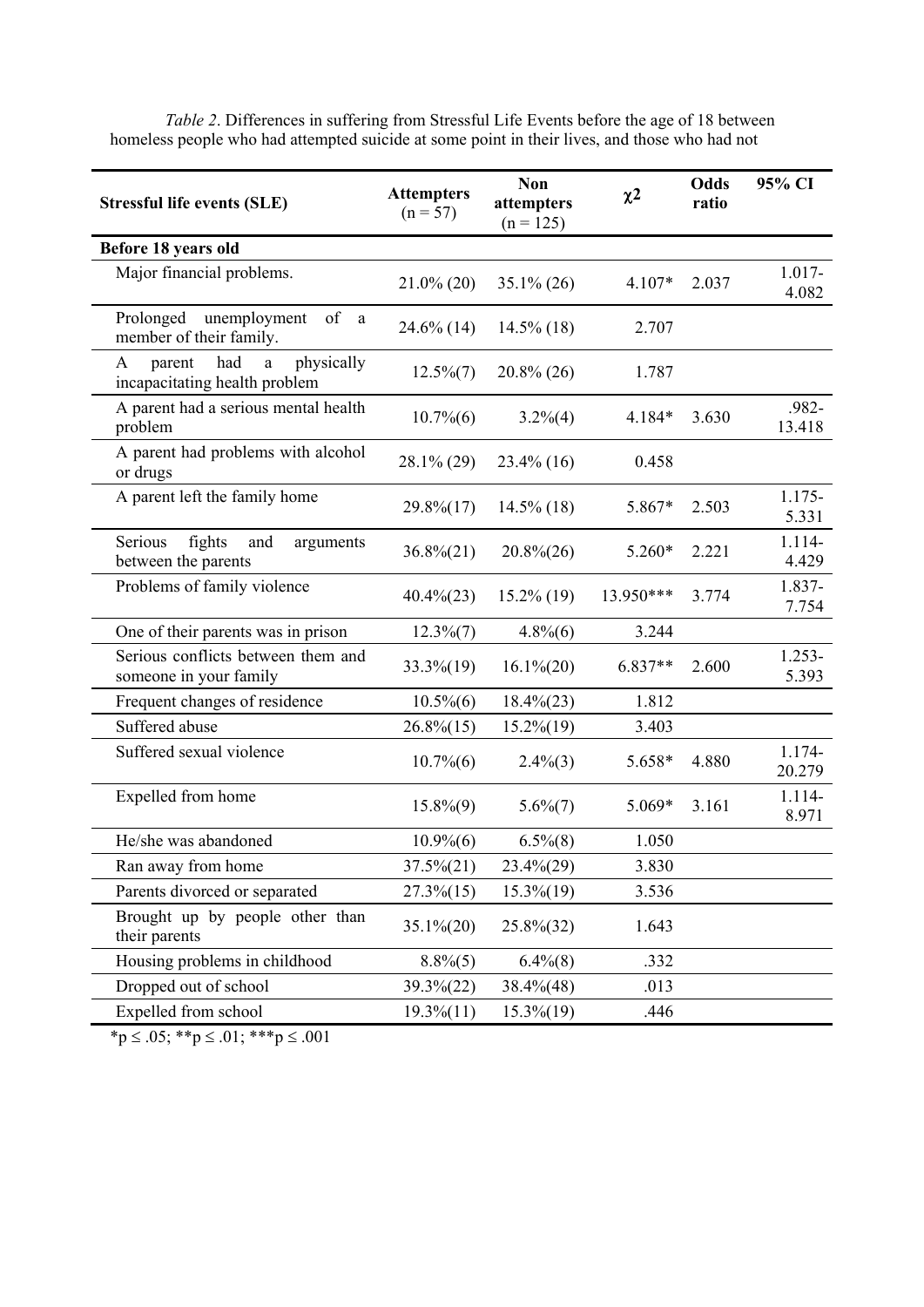As can be seen in Table 2, the attempters had suffered situations of violence and abandonment during childhood and adolescence to a greater extent. In specific terms, the likelihood that the attempters had suffered experiences such as parents leaving the family home, serious fights and arguments between the parents and serious conflicts between the participant and someone in their family during childhood or adolescence was 2.2, 2.5 and 2.6 times greater, respectively, than for non-attempters. There was an even greater probability of having suffered from sexual violence (3.2 times higher), violence in the family (3.8 times higher), and being thrown out of their home (4.9 times higher). Only one of the events considered (suffering from major financial problems during childhood and/or adolescence) had happened to the nonattempters more frequently.

The total number of SLE experienced in childhood and adolescence by the attempters was significantly higher than among the non-attempters. The attempters had at that stage of their lives experienced a mean of 5.0 events  $(SD = 3.74)$ , while among non-attempters this mean was 3.3 (*SD* = 2.74). As a normal distribution could not be assumed, proven with the Shapiro-Wilk test (Attempters  $SW = 0.914$ ;  $p=0.03$ ; Non-attempters  $SW = 0.900$ ;  $p=0.00$ ), a non parametric contrast test was applied, Mann-Whitney *U* test, which exposed the existance of statistically significant differences between attempters and non-attempters in terms of SLE (Table 3). The mean ranks show that attempters had experienced a significantly higher number of SLE during chilhood and adolescense in comparison to non- attempters.

*Table 3*. Mann-Whitney U test results for Stressful Life Events experienced during childhood and adolescence and throughout life.

|                                                                    | Attempters |                 | Non-attempters |                 |            |
|--------------------------------------------------------------------|------------|-----------------|----------------|-----------------|------------|
|                                                                    | Mean Rank  | Sum of<br>Ranks | Mean Rank      | Sum of<br>Ranks |            |
| Stressful life events (SLE)<br>during childhood and<br>adolescence | 99.13      | 4956.50         | 77.53          | 9071.50         | $-2.664**$ |
| Stressful life events (SLE)<br>throughout life                     | 115.53     | 5430.00         | 64.24          | 7137.00         | $-6.470**$ |

\*p < 0,05; \*\*p < 0,001 (bilateral)

As is apparent in Table 4, the attempters had a probability two to three times greater of having suffered from: illness, injury or serious accident; major financial problems; having drunk too much at some point in their life; having suffered from physical violence (over 18 years old) and having lost their home due to eviction, demolition or other causes. The probability of having suffered from other events, including abuse by their spouse or partner (3.1 times higher), having consumed drugs in excess at some point in their life (3.8 times higher), the death of their spouse or partner (4.2 times higher), having been admitted to a psychiatric hospital (7.8 times higher) and above all, having had a serious mental health problem (19.7 times higher) was even higher. Meanwhile, more of the non-attempters reported having emigrated from their country of origin. As for the total number of SLE experienced, during their lives the attempters had suffered from a mean of 13.3 events (*SD* = 4.56), while among nonattempters, this mean was 9.7 ( $SD = 3.68$ ). As a normal distribution could not be assumed, proven with the Shapiro-Wilk test (Attempters  $SW = 0.945$ ;  $p=0.040$ ; Non-attempters  $SW =$ 0,975; *p*=.), a non parametric contrast test was applied, Mann-Whitney *U* test, that also exposed statistically significant differences between attempters and non-attempters in terms of SLE (Table 3). The mean ranks reveal that attempters experience a significantly higher number of SVE en comparison with non- attempters.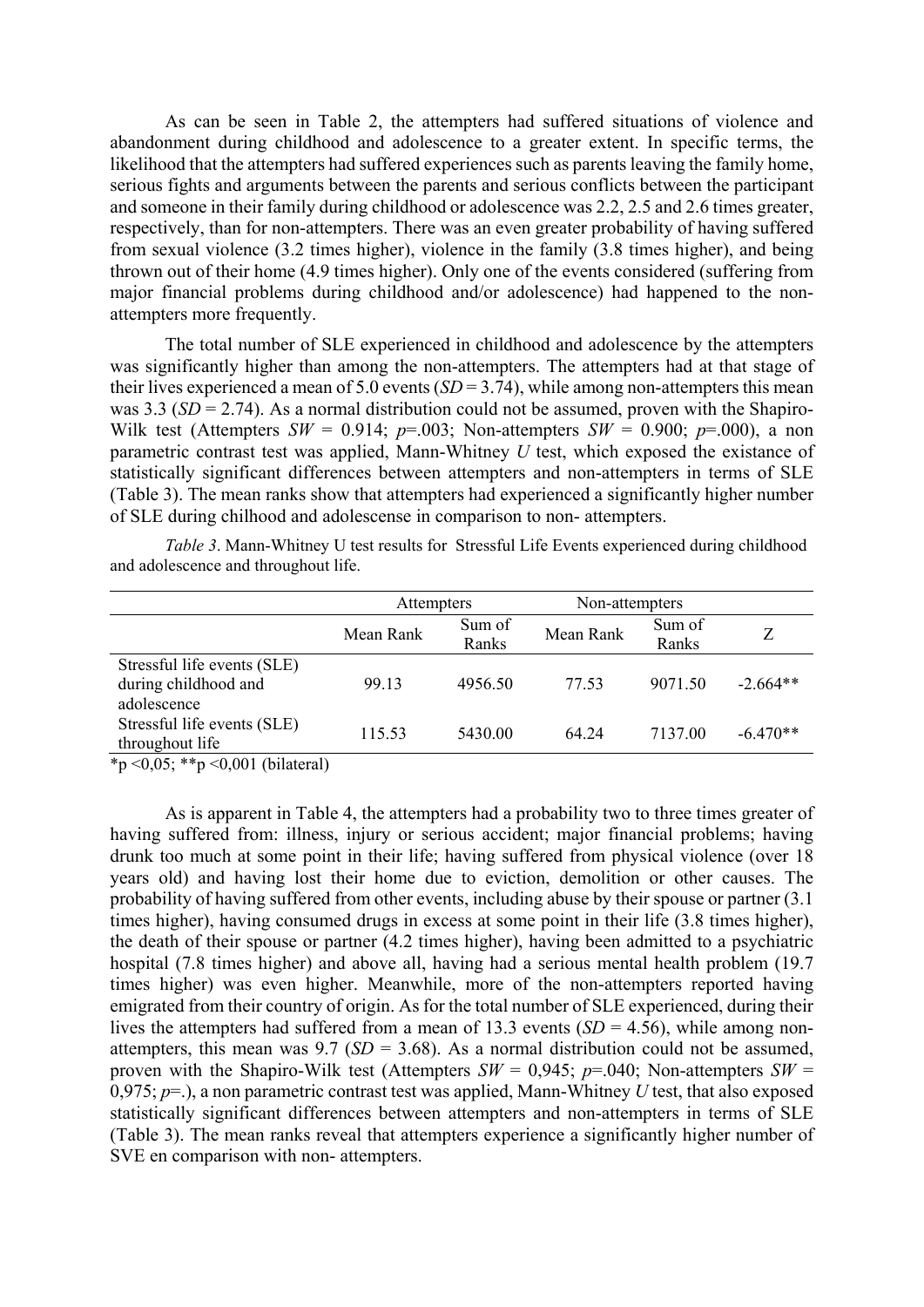| <b>Stressful life events (SLE)</b>                             | <b>Attempters</b><br>$(n = 57)$ | <b>Non</b><br><b>Attempter</b><br>$s(n = 125)$ | $\chi^2$   | <b>Odds</b><br>ratio | 95% CI              |
|----------------------------------------------------------------|---------------------------------|------------------------------------------------|------------|----------------------|---------------------|
| Death of the father                                            | 59.3%(32)                       | 73.0%(89)                                      | 3.266      |                      |                     |
| Death of the mother                                            | 43.4% (23)                      | 54.8%(68)                                      | 1.946      |                      |                     |
| Death of the spouse or partner                                 | $22.8\%(13)$                    | $6.5\%(8)$                                     | $10.045**$ | 4.247                | 1.648-<br>10.947    |
| Death of a child                                               | $7.0\%(4)$                      | $4.0\%$ (5)                                    | 0.737      |                      |                     |
| Suffered from a serious illness, injury<br>or accident         | $63.2\% (36)$                   | $40.8\%(51)$                                   | 7.843*     | 2.487                | 1.304-<br>4.744     |
| Separation or divorce from the spouse                          | $61.4\%(35)$                    | 53.6%(67)                                      | .968       |                      |                     |
| Suffered from serious unemployment<br>problems                 | $70.2\%(40)$                    | $64.5\%(80)$                                   | .560       |                      |                     |
| Suffered<br>financial<br>from<br>major<br>problems             | $80.7\%$ (46)                   | 59.7%(74)                                      | $7.725*$   | 2.826                | 1.336-<br>5.978     |
| Drunk too much at some point in their<br>life                  | $68.4\%$ $(39)$                 | $47.6\%(59)$                                   | $6.831**$  | 2.387                | $1.233 -$<br>4.620  |
| Abused drugs at some point in their<br>life                    | $53.6\%(30)$                    | $23.4\%(29)$                                   | 15.952***  | 3.780                | 1.934-<br>7.386     |
| Been in prison                                                 | 33.9%(19)                       | $26.4\%(33)$                                   | 1.071      |                      |                     |
| Admitted to a psychiatric hospital                             | $45.6\%(26)$                    | $9.7\% (12)$                                   | 30.404***  | 7.828                | $3.548 -$<br>17.270 |
| Done work that separated them from<br>their home               | $41.1\%(23)$                    | 37.9%(47)                                      | .163       |                      |                     |
| Lost their home due to eviction,<br>demolition or other causes | $40.4\%(23)$                    | $18.5\%(23)$                                   | 9.793**    | 2.971                | 1.480-<br>5.961     |
| Emigrated from their country of origin                         | $26.3\%(15)$                    | 48.0%(60)                                      | 7.598**    | .387                 | .195-.768           |
| Had a serious mental health problem                            | $50.0\%(28)$                    | $4.8\%(6)$                                     | 51.355***  | 19.667               | $7.431 -$<br>52.048 |
| Suffered from sexual assault (over 18<br>years old)            | $8.8\%(5)$                      | $3.2\%(4)$                                     | 2.586      |                      |                     |
| Suffered abuse by their spouse or<br>partner                   | $28.1\% (16)$                   | $11.3\%$ $(14)$                                | 7.952**    | 3.066                | 1.375-<br>6.837     |
| Suffered from physical violence (over<br>18 years old)         | 33.9% (19)                      | $16.9\% (21)$                                  | $6.445*$   | 2.519                | 1.219-<br>5.203     |
| Reported to the police                                         | $51.8\%(29)$                    | $41.6\% (52)$                                  | 1.623      |                      |                     |
| Arrested or detained for a crime                               | 52.6% (30)                      | $41.6\%(52)$                                   | 1.924      |                      |                     |
| Convicted of a crime                                           | $35.1\% (20)$                   | $28.0\%(35)$                                   | .933       |                      |                     |

*Table 4*. Differences in experiencing Stressful Life Events at some point in their lives between homeless people who had attempted suicide and those who had not

 ${}^*p \leq .05;$   ${}^*p \leq .01;$   ${}^*{}^*p \leq .001$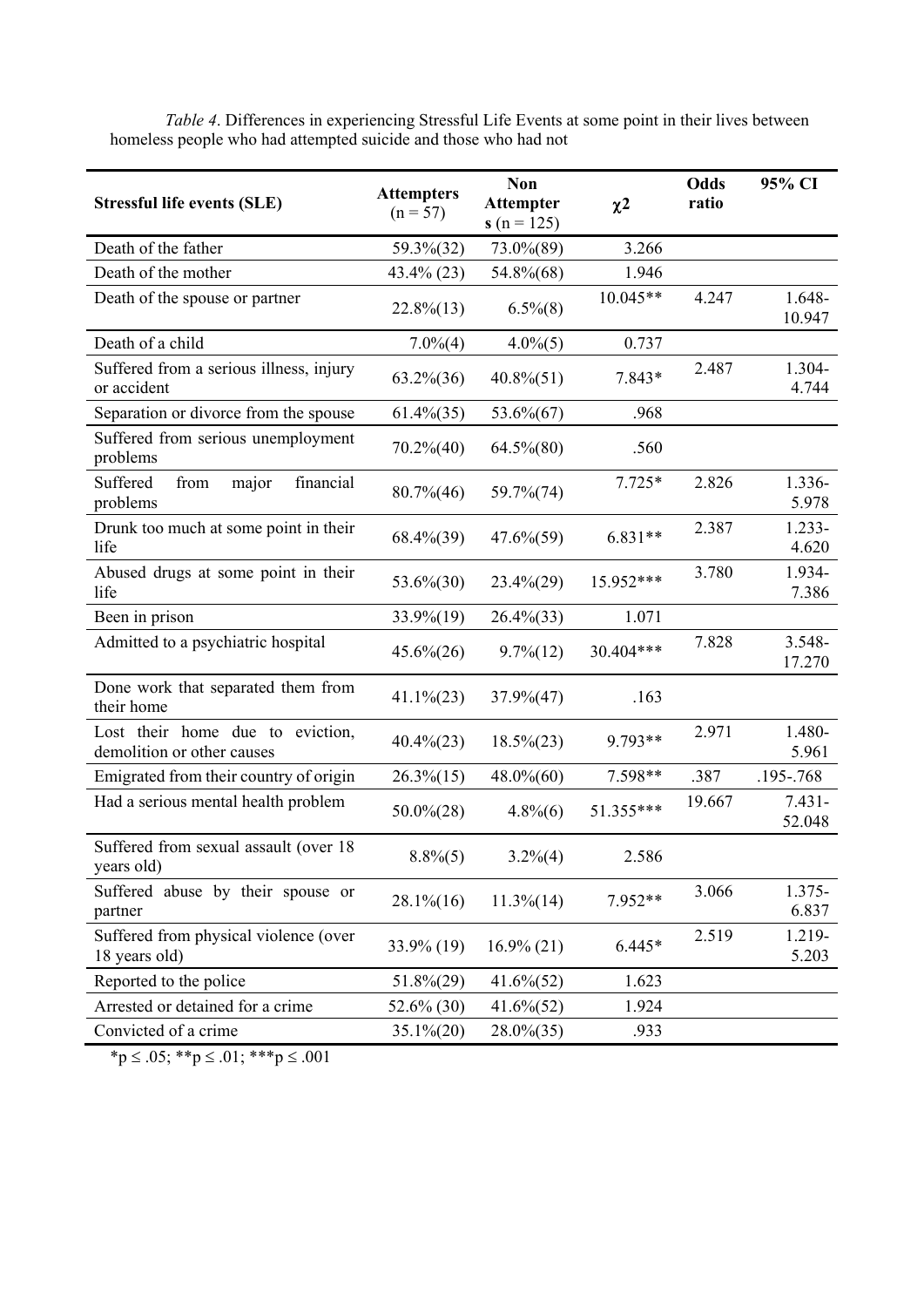A discriminant analysis was subsequently carried out in order to identify variables that discriminated between attempters and non-attempters. To that end, the stepwise inclusion method was used with the Wilks Lambda procedure, with the dependent variable being defined as "Has tried to commit suicide", which took two values: 0 "Has not attempted suicide;" 1 "Has attempted suicide at some point". An analysis of the differences between the attempters and non-attempters guided the selection of independent variables, as this technique is quite sensitive to the relationship between sample size and the number of predictive variables.

Table 5 lists the standardised coefficients resulting from the discriminant analysis in which all the SLE for which statistically significant differences were identified between attempters and non-attempters were included as independent variables.

|                                                               | <b>Function</b> |
|---------------------------------------------------------------|-----------------|
| Problems of family violence                                   | .265            |
| Death of the spouse or partner                                | .325            |
| Abused drugs at some point in their life                      | .331            |
| Lost his/her home due to eviction, demolition or other causes | .233            |
| Emigrated from their country of origin                        | $-.331$         |
| Suffered from a serious mental health                         | .740            |
| Suffered from physical violence (over 18 years old)           | 264             |

*Table 5.* Standardised coefficients of canonical discriminant functions

The discriminant analysis indicated that a combination of seven independent variables ("Problems of family violence", "Death of the spouse or partner", "Abused drugs at some point in their life", "Lost his/her home due to eviction, demolition or other causes", "Emigrated from the country of origin", "Suffered from a serious mental health" and "Suffered from physical violence (over 18 years old)") provided the best possible discrimination between and nonattempters. The inclusion of other variables did not contribute significantly to the discrimination between the two groups, and as such they were not included in the discriminant function.

The results of the discriminant analysis revealed a statistically significant function that correlated with the variables of the group in 0.729 with a Chi-square ( $\chi$ 2 (19) = 116.31) which was statistically significant. The centroids of the groups were -0.718 for the group consisting of non-attempters and 1.560 for the attempters group. The standardised coefficients shown in Table 4 show the sign and magnitude assigned to each of the three variables in the discriminant function, with a Wilks' lambda distribution of  $0.469$  ( $p < .001$ ). This function correctly classified 88.5% of all the original cases - a figure that exceeds the criterion of maximum randomness. 75.0% of the attempters and 94.7% of the non-attempters were assigned to the correct group. The criterion of accuracy of classification - a quarter higher than that obtained by randomness (Hair, Anderson, Tatham, & Block, 1999) - was fulfilled for both.

The combination of drug abuse, having suffered the death of a spouse or partner, having suffered violence in the family during childhood and/or adolescence, having lost the home, not having emigrated, having suffered from serious mental health problems and having suffered from physical violence (after 18 years old) is therefore the combination that best explained membership of the group that included those who had attempted suicide. Similarly, the opposite circumstances predicted membership of the group of those who had not attempted suicide.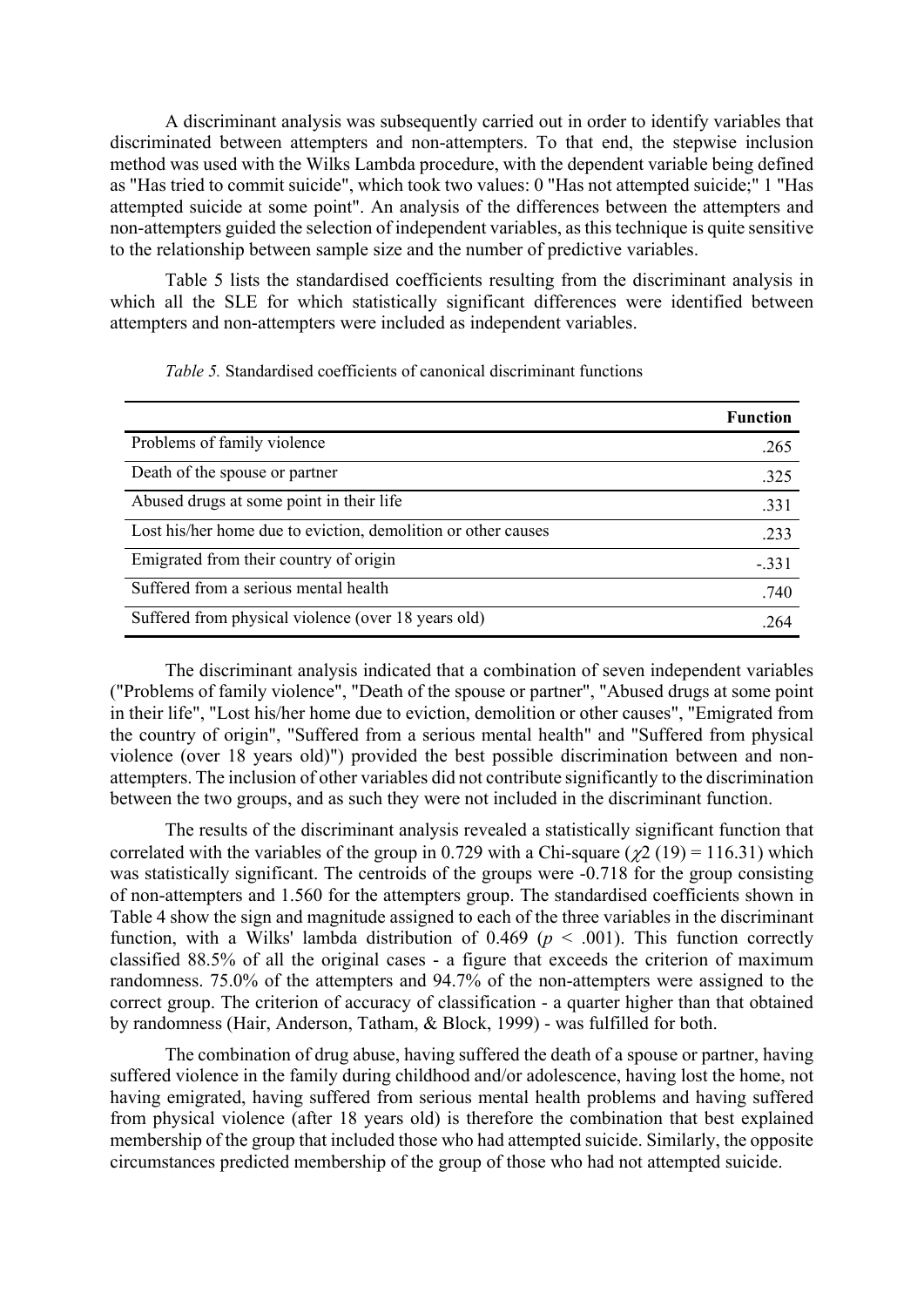### **Conclusions and discussion**

A very high rate of suicide attempts was observed among homeless people in the city of Madrid, to the extent that 30% reported having attempted to commit suicide at least once during their lifetime. This figure is particularly worrying when it is compared with the percentage of people who have attempted suicide among the Spanish general population, which is around 1.5% (Gabilondo et al., 2007; Panadero & Vázquez, 2016), or among people at risk of exclusion, which in Madrid stands at 18% (Panadero & Vázquez, 2016). As the level of difficulty or social exclusion increases, the percentage of people who claim to have attempted suicide increases considerably, to the point where among the homeless, one of the most socially excluded groups in developed countries, a third of this population have attempted suicide (Lamontagne et al., 1988; Eynan et al., 2002).

It is also a source of concern to note that among the homeless people in Madrid who reported attempting to commit suicide, the majority (58%) had done so for the first time after becoming homeless, and more than half of those interviewed (56%) had attempted suicide on more than one occasion. These data appear to confirm the existence of a close relationship between being homeless and engaging in suicidal behaviour - an issue that can be considered a public health problem.

The relationship between SLE and suicidal behaviour has been studied repeatedly, and there is ample evidence for its existence (Liu & Miller, 2014). Meanwhile, as reported by various studies (Lantz, House, Mere, & Williams, 2005; Vázquez et al., 2007; Vázquez et al., 2015), people living in poverty and/or social exclusion are at increased risk of suffering from SLE, of great intensity and in large quantities, during both childhood and adolescence and throughout their lives. In addition to hindering the social inclusion processes of the most disadvantaged groups (Vázquez & Panadero, 2016), SLE seem to have a negative impact on vulnerability to engaging in suicidal behaviour. The results of this study seem to point in this direction: although homeless people in general have experienced many SLE both during their childhood and adolescence as well as in their adult life, these appear to have accumulated more significantly among those who had engaged in suicidal behaviour. In line with the observations in various studies (Beautrais et al., 1997; Cooper et al., 2002; Kaslow et al., 2005; Osvath et al., 2004; Pompili et al., 2011), among homeless people in Madrid, suffering from many SLE seems to be an important vulnerability factor for subsequent suicidal behaviour, especially when these events occur during the early years of life and are related to the family environment (Vázquez et al., 2010). Indeed, among homeless people in Madrid, the total number of SLE experienced in childhood and adolescence by those who had attempted suicide was significantly greater than those suffered by non-attempters. According to Van Heeringen and Mann (2014), early-life adversity and epigenetic mechanisms could affect brain circuitry and neurochemistry abnormalities, which could then influence the appearance of impaired cognitive control of mood, pessimism, reactive aggressive traits, impaired problem solving, over -reactivity to negative social signs, excessive emotional pain, and suicidal ideation, leading to suicidal behaviour.

In addition to the accumulation of SLE, this study highlights the relationship between suicidal behaviour and some specific events. The attempters were more likely to have lived during their childhood and adolescence in a more dysfunctional family environment (serious fights and arguments between the parents, one of their parents leaving the family home, mental health problems for one of their parents, frequent changes of the place of residence) and to have suffered from sexual and physical violence in the family environment. Both a history of physical and/or sexual abuse during childhood (Beautrais et al., 1996; Brown et al., 1999; Pompili et al., 2011; Vázquez et al., 2010) and impaired or neglectful parenting (Brent et al.,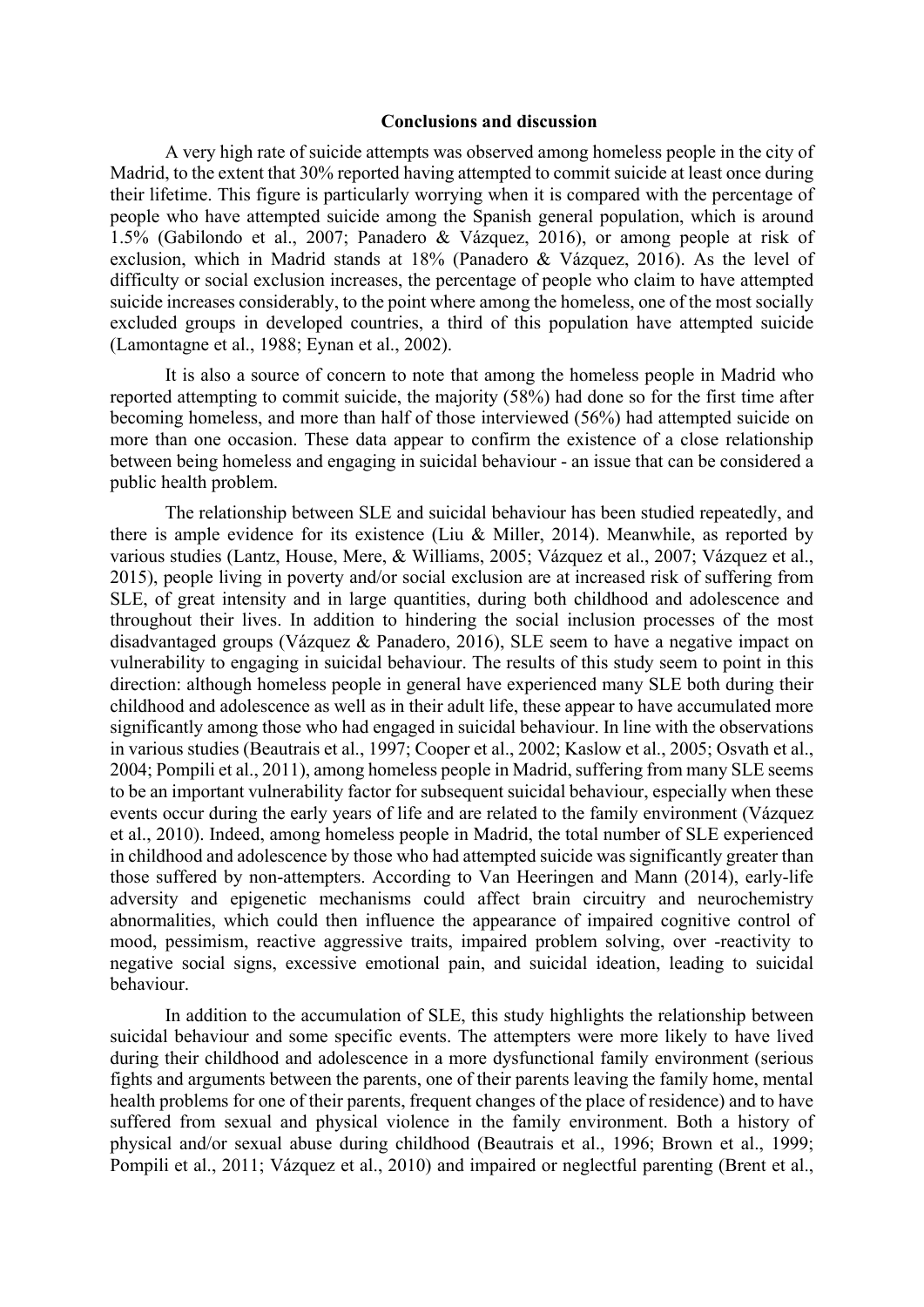1993; Beautrais et al., 1996; Johnson et al., 2002) also seem to be especially common SLE among homeless people in Madrid, and are associated with suicidal behaviour in adult life.

Homeless people in Madrid have also suffered from a large number of SLE during adulthood, and this was particularly common among the attempters, who were more likely to have suffered physical and mental health problems (illness, injury or serious accidents, serious health problems, admission to a psychiatric hospital, drug use, etc.), physical violence, illtreatment by their partner, death of their spouse or partner, loss of their home and major financial problems. We also found a higher probability among homeless people in Madrid that non-attempters had been involved in migratory processes. Accordingly, Navarro-Lashayas & Eiroa-Orosa (2017) report that homeless immigrants in Bilbao (Spain) are subject to multiple SLE, and reported a suicide attempt rate of 13.1%. This percentage, despite tripling that of the Spanish general population (1.5%) (Gabilondo et al., 2017), is substantially lower than the percentage of adult homeless people who have attempted to commit suicide reported in other studies (Eynan et al., 2002; Gelberg, et al., 1988; Lamontagne, et al., 1988; Smith et al., 1993). Meanwhile, Spallek et al. (2015) found that the majority of immigrant groups in Europe did not present a higher risk of suicide than the local-born population, and some groups were even at substantially lower risk.

Lastly, the combination of having suffered from family violence in childhood and/or adolescence, physical violence (after age 18), excessive drug use at some point in life, serious mental health problems, the death of the spouse or partner, losing their home and not having emigrated was the combination that best predicted homeless people in Madrid having attempted suicide. These data are quite similar to those observed by Vázquez et al. (2010) for a sample of Spanish and Latin American students, in which the best predictor of suicidal behaviour was the combination of psychoactive substance abuse, health problems (physical and mental), physical or sexual assault (in childhood and in adult life), family problems and early abandonment.

In line with findings in other groups (Guillén et al., 2015; Vázquez et al., 2010), the results of this study emphasise the importance of experiences of violence, both in childhood and during adulthood, as vulnerability factors for suicidal behaviour, as well as other experiences of material and social losses. Also, an excessive intake of psychoactive substances and conditions of serious mental health problems seem to work as influential vulnerability factors in regard to attempting suicide. In this sense, Serafini et el. (2012) points out that use of substance such as cannabis, vastly consumed together with alcohol in homeless people in Madrid (Panadero, Vázquez, & Martín, 2017), was a relevant risk factor associate with suicidal attemps in psychotic and non-psychotic samples.

Our study has several limitations. The level of analysis is at a descriptive level, and it is a cross-sectional study design, so caution must be taken when attempting to establish causal relationships. In addition, information on suicide attempts was collected using a single question, and we relied on self-reports which were not confirmed by external sources. Also, the impossibility of knowing exactly the characteristics of the people who declined to participate in the study prevents determining the possible existence of some bias in the sample. Also, it should be noted that the study is limited to Madrid, Spain, which makes it difficult to generalize the results to other contexts.

In accordance with the Stress-Diathesis Model of Suicidal Behaviour (Van Heeringen, 2012), reducing the impact of SLE, especially during the earliest stages of life, can influence a decrease in suicide attempts among people with a trait-like diathesis or susceptibility to suicidal behaviour. Given that people in situations of difficulty or social exclusion are exposed to quantitatively very numerous and qualitatively very serious experiences of SLE and occur at young ages, it is important to pay special attention to the development of protocols of early-on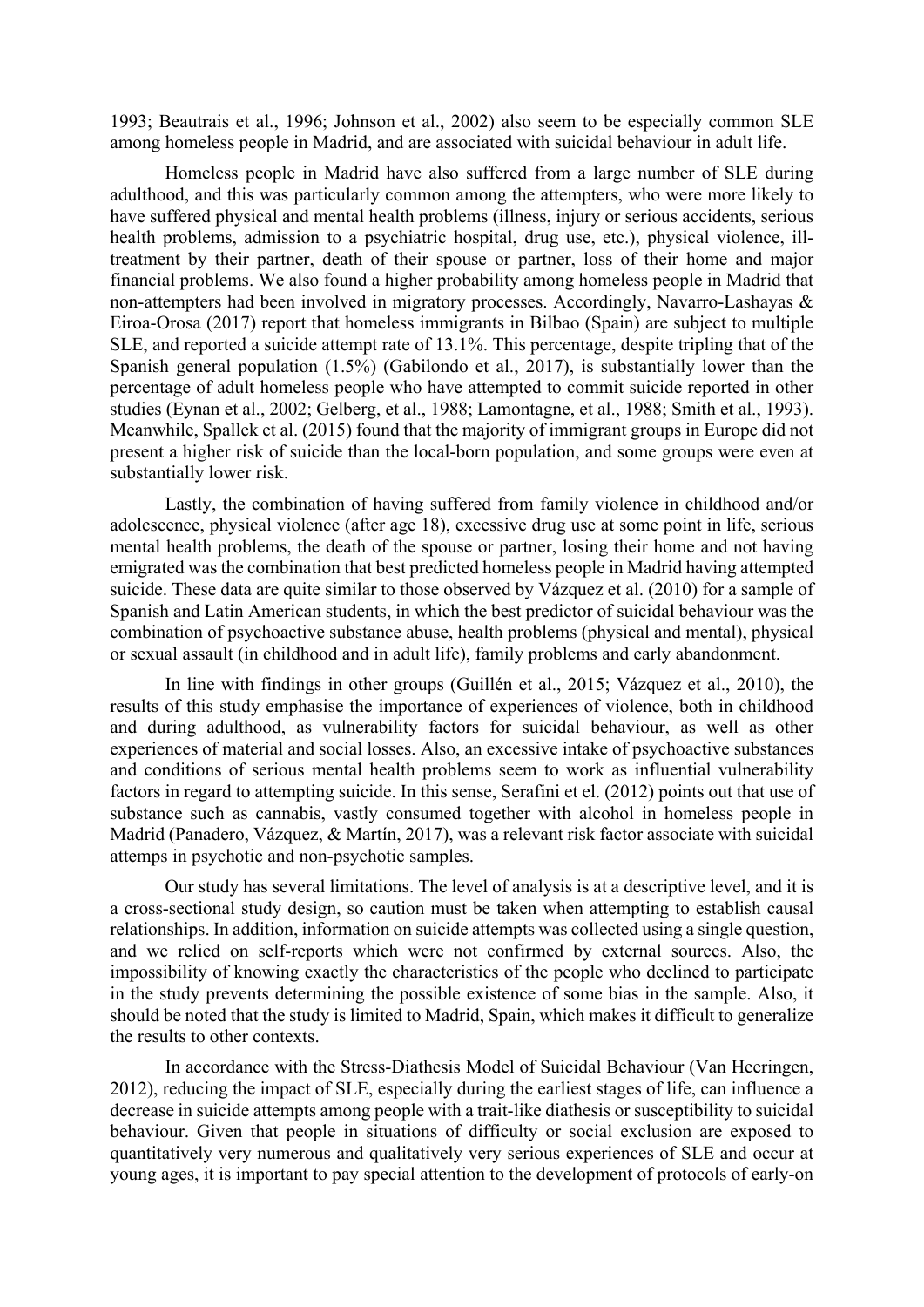assessment of suicidal behaviours aimed at these groups. In the case of homeless people in Madrid, the suicide attempts rates reaches alarming dimensions, underlining the relevance of implementing programs for the prevention of suicide in this group. To do so, it would be important to offer training aimed at the detection and prevention of suicidal behaviours to the professionals working with homeless people, as well as designing protocols for the early assessmet of suicidal behaviour for their implementation in both assistance serives and by street outreach teams. Furthermore, for the prevention of suicidal behaviour among homeless people it would be worthy to enhance the functions of psychologists in the care services, as well as to reduce the multiple barriers homeless people encounter to access general care services in mental health, which would allow them to benefit from effective and sustained psychological treatments over time.

#### **Acknowledgments**

This research was supported by the "Agencia Estatal de Investigación" of the "Ministerio de Economía, Industria y Competitividad" of Spain (Ref. FEM2016-75317-R).

### **References**

Afifi, T.O., Boman, J., Fleisher, W., & Sareen, J. (2009). The relationship between child abuse, parental divorce, and lifetime mental disorders and suicidality in a nationally representative adult sample. *Child abuse & neglect*, 33(3), 139-147. DOI: 10.1016/j.chiabu.2008.12.009

Barak, Y., Cohen, A., & Aizenberg, D. (2004). Suicide among the homeless: a 9-year case-series analysis. *Crisis*, 25, 2, 51-3. DOI: http://dx.doi.org/10.1027/0227-5910.25.2.51

Barrow, S. M., Herman, D. B., Cordova, P., & Struening, E. L. (1999). Mortality among homeless shelter residents in New York City. *American Journal of Public Health*, 89(4), 529- 534. DOI: 10.2105/AJPH.89.4.529

Beautrais, A.L., Joyce P.R., & Mulder, R.T. (1997). Precipitating factors and life events in serious suicide attempts among youths aged 13 to 24 years. *Journal of the American Academy of Child and Adolescent Psychiatry*, 36, 1543-1551. DOI: 10.1016/S0890-8567(09)66563-1

Beautrais, A.L., Joyce P.R., & Mulder, R.T. (1996). Risk factors for serious suicide attempts among youths aged 13 through 24 years. *Journal of the American Academy of Child and Adolescent Psychiatry*, 35, 1174-1182.

Benda, B.B. (2005). Gender differences in predictors of suicidal thoughts and attempts among homeless veterans that abuse substances. *Suicide and Life-Threatening Behavior*, 35(1), 106-116. DOI: 10.1521/suli.35.1.106.59262

Brent, D.A., Perper, J.A., Moritz, G., Baugher, M., Roth, C., Balach, L., & Schweers, J. (1993). Stressful life events, psychopathology, and adolescent suicide: A case control study. *Suicide and Life-Treatening Behaviour*, 23, 179-187. DOI: 10.1111/j.1943- 278X.1993.tb00178.x

Brown, J., Cohen, P., Johnson, J.G., & Smailes, E.M. (1999). Childhood abuse and neglect: Specificity of effects on adolescents and young adult depression and suicidality. *Journal of the American Academy of Child and Adolescent Psychiatry*, 38, 1490-1496. DOI:10.1097/00004583-199912000-00009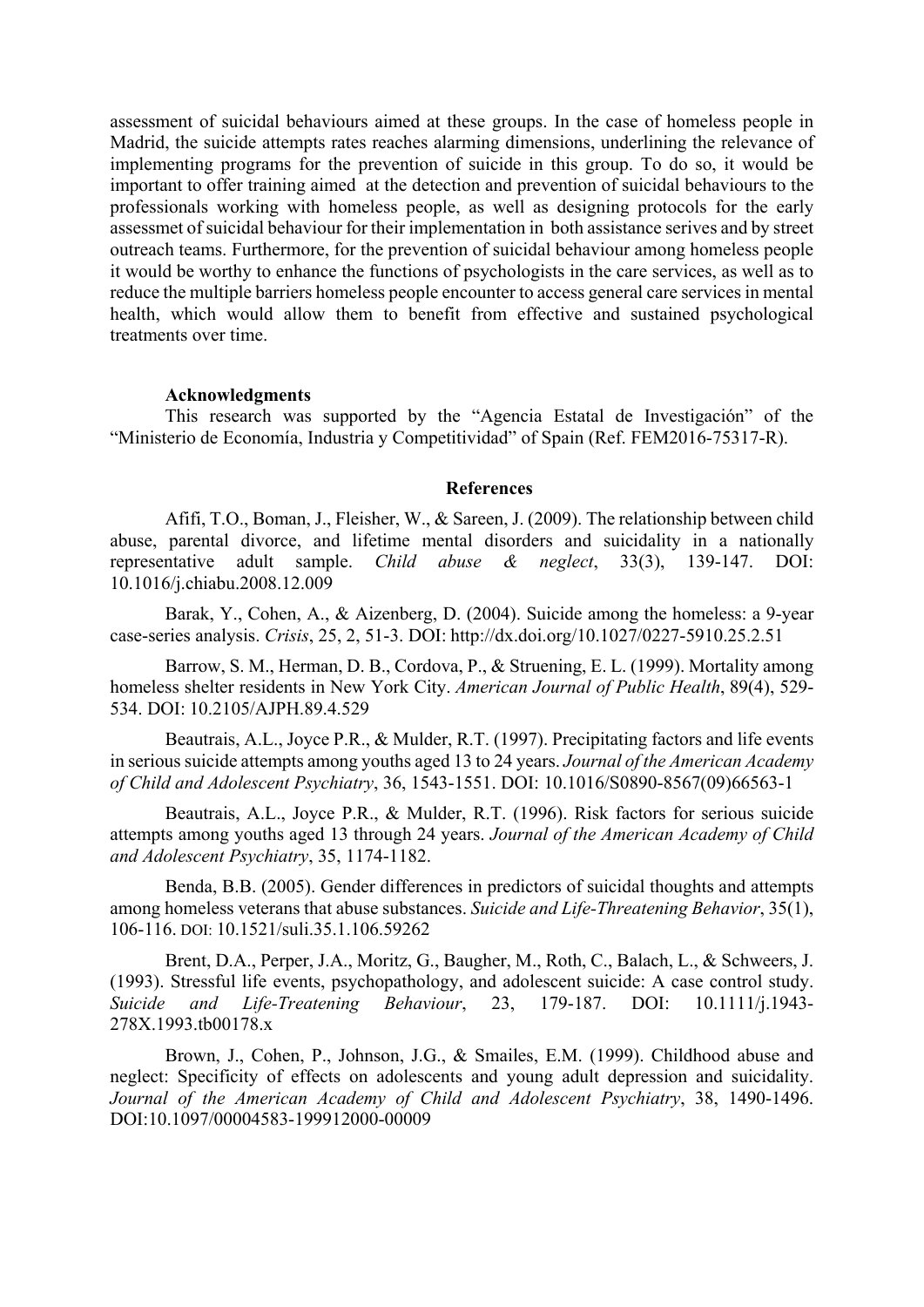Brugha, T. S., & Cragg, D. (1990). The list of threatening experiences: the reliability and validity of a brief life events questionnaire. *Acta Psychiatrica Scandinavica, 82(1)*, 77-81. DOI: 10.1111/j.1600-0447.1990.tb01360.x

Cheng, A.T., Chen, T.H., Chen, C.C., & Jenkins, R. (2000). Psychosocial and psychiatric risk factors for suicide. Case-control psychological autopsy study. *The British Journal of Psychiatry*, 177, 360-365. DOI: 10.1192/bjp.177.4.360

Cooper, J., Appleby, L., & Amos, T. (2002). Life events preceding suicide by young people. *Social Psychiatry and Psychiatric Epidemiology*, 37, 271-275. DOI: 10.1007/s001270200019

Dietz, T.L. (2010). Substance misuse, suicidal ideation, and suicide attempts among a national sample of homeless. *Journal of Social Service Research*, 37(1), 1-18. DOI: dx.doi.org/10.1080/01488376.2011.524511.

Eynan, R., Langley, J., Tolomiczenko, G., Rhodes, A. E., Links, P., Wasylenki, D., & Goering, P. (2002). The association between homelessness and suicidal ideation and behaviors: Results of a cross‐sectional survey. *Suicide and Life-Threatening Behavior*, 32(4), 418-427. DOI: 10.1521/suli.32.4.418.22341

Gabilondo, A., Alonso, J., Pinto-Meza, A., Vilagut, G., Fernández, A., Serrano-Blanco, A., … Haro, J. M. (2007). Prevalencia y factores de riesgo de las ideas, planes e intentos de suicidio en la población general española. Resultados del estudio ESEMeD [Prevalence and risk factors for suicide ideation, plans and attempts in the Spanish general population. results from the ESEMeD study]. *Medicina Clínica*, 129, 494–500. DOI: dx.doi.org/10.1157/13111370

Gelberg, L., Linn, L., & Leake, B. D. (1988). Mental health, alcohol and drug use, and criminal history among homeless adults. *The American Journal of Psychiatry*, 145(2), 191. DOI: 10.1176/ajp.145.2.191

Goldman-Mellor, S.J., Caspi, A., Harrington, H., Hogan, S., Nada-Raja, S., Poulton, R., & Moffitt, T.E. (2014). Suicide attempt in young people: A signal for long-term health care and social needs. *JAMA psychiatry*, 71(2), 119-127. DOI: 10.1001/jamapsychiatry.2013.2803

Guillén, A.I, Panadero, S., Rivas, E., & Vázquez, J.J. (2015). Suicide attempts and stressful life events among female victims of intimate partner violence living in poverty in Nicaragua. *Scandinavian Journal of* Psychology, 56, 349-356. Doi: 10.1111/sjop.12207.

Hair, J.F., Anderson, R.E., Tatham, R.L., & Black, W. (1999). *Multivariate data analysis*. New York: Prentice Hall.

Heikkinen, A., Isometsä, E., Henriksson, M., Marttunen, M., Aro, H., & Lönnqvist, J. (1997). Psychosocial factors and completed suicide in personality disorders. *Acta Psychiatrica Scandinavica*, 95, 49-57. DOI: 10.1111/j.1600-0447.1997.tb00373.x

Hwang, S.W. (2000). Mortality among men using homeless shelters in Toronto, Ontario. *Jama*, 283(16), 2152-2157. DOI: 10.1001/jama.283.16.2152

Johnson, J.G., Cohen, P., Gould, M.S., Kasen, S., Brown, J., & Brook, J.S. (2002). Childhood adversities, interpersonal difficulties, and risk for suicide attempts during late adolescence and early adulthood. *Archives of General Psychiatry*, 59, 741-749.

Kaslow, N.J., Sherry, A., Bethea, K., Wyckoff, S., Compton, M.T., Bender Grall, M., Scholl, L., Price, A.W., Kellermann, A., Thompson, N., & Parker, R. (2005). Social risk and protective factors for suicide attempts in low income African American men and women. *Suicide Life-Threatening Behavior*. 35(4), 400-12. DOI: 10.1521/suli.2005.35.4.400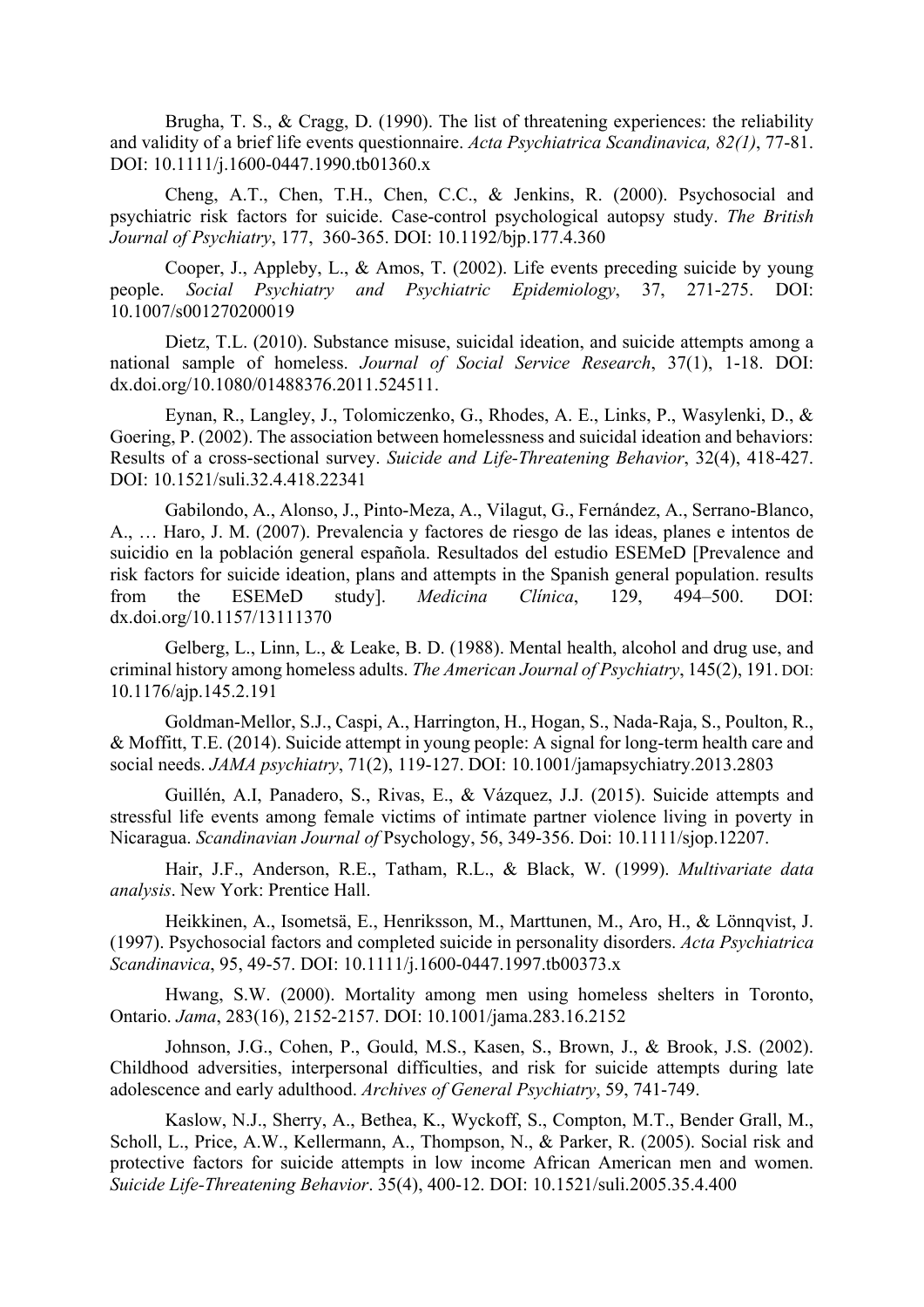Lamontagne, Y., Garceau-Durand, Y., Elie, R., & Blais, S. (1988). The young homeless of Montreal: A longitudinal study. *Canadian journal of psychiatry*, 33(8), 716-722.

Lantz, P.M., House, J.S., Mero, R.P., & Williams, D.R. (2005). Stress, life events, and socioeconomic disparities in health: Results from the American's Changing Lives Study. *Journal of Health and Social Behaviour*, 46, 274-88.

Leonori, L., Muñoz, M., Vázquez, C., Vázquez, J.J., Bravo, M., Nuche, M., Brandt, P., Bento A., & Horenbek, B. (2000). The mental health and social exclusion European network: A research activity report on European homeless citizens. *European Psychologist, 5(3)*, 245- 251. Doi: 10.1027//1016-9040.5.3.245.

Liu, R.T. & Miller, I. (2014). Life events and suicidal ideation and behavior: A systematic review. *Clinical Psychology Review*, 34, 181-192. DOI: doi.org/10.1016/j.cpr.2014.01.006.

Lopez-Castroman J., Olié E., & Courtet P. (2014) Stress and Vulnerability: A Developing Model for Suicidal Risk. In K. Cannon & T. Hudzik (eds.), *Suicide: Phenomenology and Neurobiology* (pp. 87-100). Springer: Cham.

Muñoz, M; Vázquez, C., & Vázquez, J.J. (2004). A comparison between homeless, domiciled and vulnerable populations in Madrid. *Population*, 59 (1), 129-141.

Muñoz, M; Vázquez, C; Bermejo, M. & Vázquez, J.J. (1999). Stressful life events among homeless people: Quantity, types, timing and perceived causality. *Journal of Community Psychology*, 27(1), 73-87. DOI: 10.1002/(SICI)1520-6629(199901)27:1<73::AID-JCOP5>3.0.CO;2-#.

Navarro-Lashayas, M.A., & Eiroa-Orosa, F.J. (2017). Substance use and psychological distress is related with accommodation status among homeless immigrants. *American Journal of Orthopsychiatry*, *87*(1), 23-33. DOI: dx.doi.org/10.1037/ort0000213

Nusselder, W.J., Slockers, M.T., Krol, T., Slockers, C.T., Looman, C.W.N., & van Beeck, F. (2013) Mortality and life expectancy in homeless men and women in Rotterdam: 2001–2010. *Plos One*, 8, 10, e73979-e73979. DOI: doi.org/10.1371/journal.pone.0073979

Osvath, P., Vörös, V., & Fekete, S. (2004). Life events and psychopathology in a group of suicide attempters. *Psychopathology*, 37, 36-40. DOI: 10.1159/000077018

Panadero, S. & Vázquez, J.J. (2016). *En las fronteras de la ciudadanía. Situación de las personas sin hogar y en riesgo de exclusión social en Madrid.* Alcalá de Henares: Universidad de Alcalá.

Panadero, S., Vázquez, J.J., & Martín, R.M. (2017). Alcohol, poverty and social exclusion: Alcohol consumption among the homeless and those at risk of social exclusion in Madrid. *Adicciones, 29(1),* 33-36. DOI: 10.20882/adicciones.830.

Paykel, E.S., Prusoff, B.A., & Myers, J.K. (1975). Suicide attempts and recent life events. *Archives of General Psychiatry*, 37, 327-333. DOI: 10.1001/archpsyc.1975.01760210061003

Pompili, M., Innamorati, M., Szanto, K., Di Vittorio, C., Conwell, Y., Lester, D., & Amore, M. (2011). Life events as precipitants of suicide attempts among first-time suicide attempters, repeaters, and non-attempters. *Psychiatry Research*, 186, 300-305. DOI: 10.1016/j.psychres.2010.09.003.